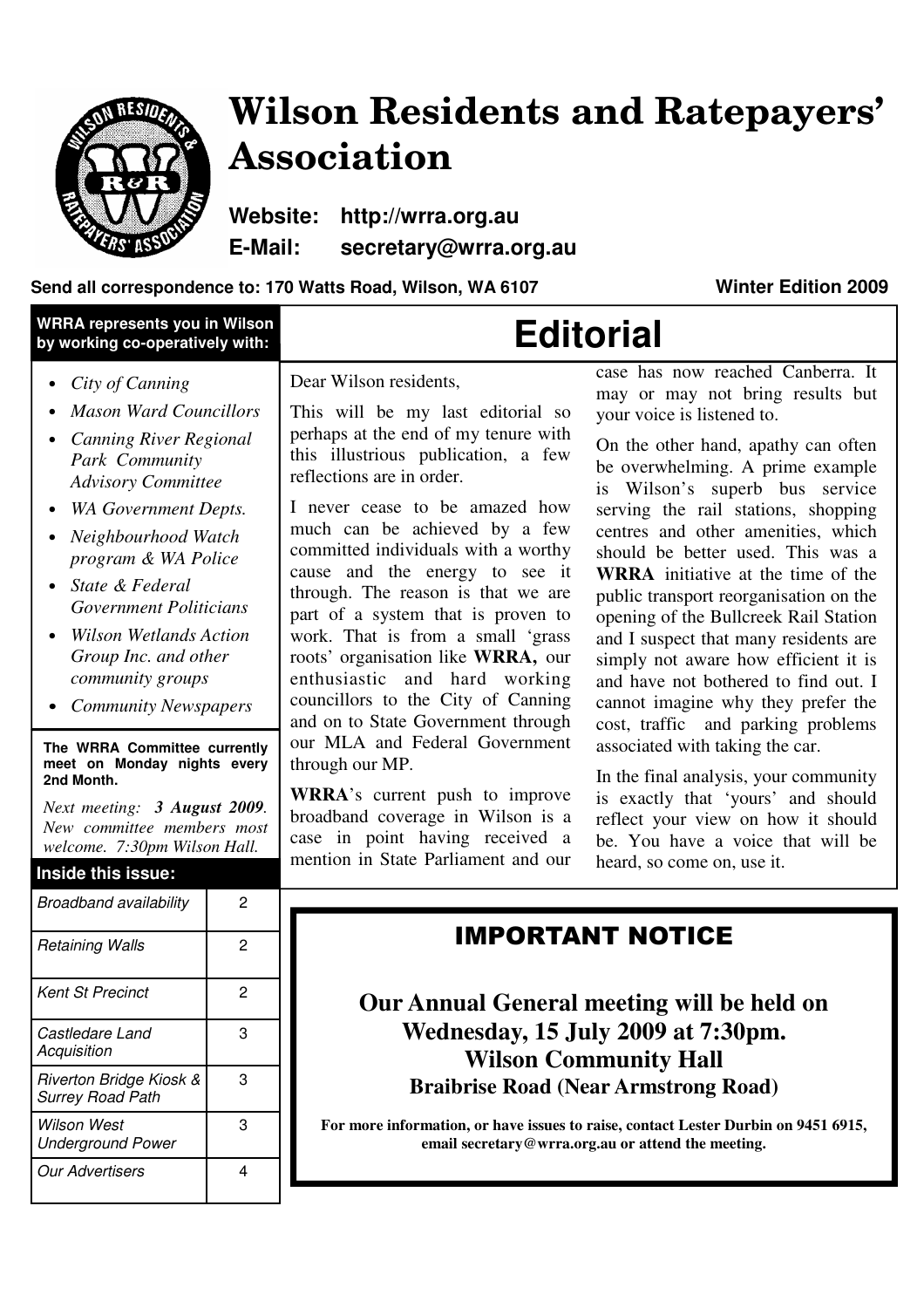### WILSON BROADBAND AVAILABILITY By Lester Durbin

**WRRA** is presently involved in trying to gain better broadband availability in Wilson. Many residents would be well aware of the poor access and in some cases a complete lack of any broadband service, both ADSL and for some, even wireless.

The problem for ADSL cable availability is a shortage of 'slots' at the Cannington Exchange and substandard cabling in parts of the suburb. Wireless in many cases can be an alternative but many find it too costly. You may recall in our Summer Newsletter we asked for feedback on the matter and I have to say that the response was disappointing. As a follow up, 3 streets were targeted with a detailed questionnaire which resulted in a very pleasing response—thank you.

This data has been passed on to Joe Delle Donne, Mayor City of Canning, Bill Johnston MLA Cannington and Steve Irons MP for Swan to whom it has been forwarded in Canberra. All mentioned have been most supportive and our submission has reached Telstra. May I note too that **WRRA**'s efforts over this subject received an special mention in Bill Johnston's Inaugural speech in State Parliament last November and we are led to believe that users can expect an improvement in the future.

## RETAINING WALLS - WHAT DO WE EXPECT FROM OUR COUNCIL?

We feel it is appropriate to make residents aware of the restrictions placed on their properties, and the difficulties involved in attempting to resolve issues arising from neighbouring property developments, once approval has been issued by Council, AS UNDER WEST AUSTRALIAN LAW, THERE IS NO THIRD PARTY RIGHT OF APPEAL AGAINST SUCH DECISIONS. This also applies to decisions that are contrary to the acceptable provisions of the R Codes, such as overlooking and errors by the developer and Council in accessing minimal building setbacks, once approved.

In an issue brought to our attention when Canning City, without consultation or notice of any nature, approved an infill development on a narrow block which involved excavations of up to 1.8 and 2.7m deep and the subsequent construction of retaining walls on the neighbouring boundary properties, on a 'first in best dressed basis', with the neighbours left to bear the consequences.

Retaining walls, or deep swimming pools on boundaries, are approved by Council, on the basis that the walls be designed to support the loadings that exist at the time. Thus frequently non-load bearing wall(s) place a restrictive, and non-advised caveat on neighbouring lands are approved by your Council. This unadvised caveat effectively restricts the neighbours' rights to build any structure, or even a driveway, within a distance from these walls that is equal to the height of the non load bearing wall unless the neighbour, at his cost, undertakes to construct expensive deep footings to prevent any future loadings being placed against the developer's wall.

Due to Council reluctance to advise affected neighbours of these restrictions, **WRRA** has asked Council for the address of all properties within the Wilson, where one metre or higher non-load bearing retaining wall(s) have been constructed. We also ask that any resident, who has had a retaining wall of this nature constructed on their boundary to contact us through our e-mail address, so that we may establish, through Council records, whether or not you have a restriction on future use of your land.

**In considering the above instance and complaints from others over time, there is a very strong need for Council to review and amend their current practice and approval procedures and to ensure that the amenities and quiet enjoyment of neighbouring properties is protected and appropriately considered when approving future developments.** 

In reporting on this instance we would like to acknowledge the work undertaken by our Ward Councillors in assisting to resolve these issues.

### KENT STREET WEIR PRECINCT **By Rob Marshall**

**WRRA** supports the City of Canning in their endeavour to upgrade the Kent Street Weir Precinct sensitive environmental features, passive recreation facilities, landscaping , the iconic weir bridge, underground power and parking. **WRRA** is encouraged by the desire and support of Mayor, Mr. Joe Delle Donne, the Mason Ward councillors and the Cannington MLA, Mr. Bill Johnston who are committed to relocating the Council Works Depot and rectifying the contaminated land. We understand that progress has been slow over the last year due to the change in the City administration and economic issues.

**WRRA** is awaiting a response from the City about our proposal to remove the perimeter fence from the Wilson Park recreation area to allow easier public access. This proposal has the support of the Mayor and Cllrs. Barry and Kelly. It is suggested such improvements for the area be included in the presentation of the 'Plan for the Future' due in 2010.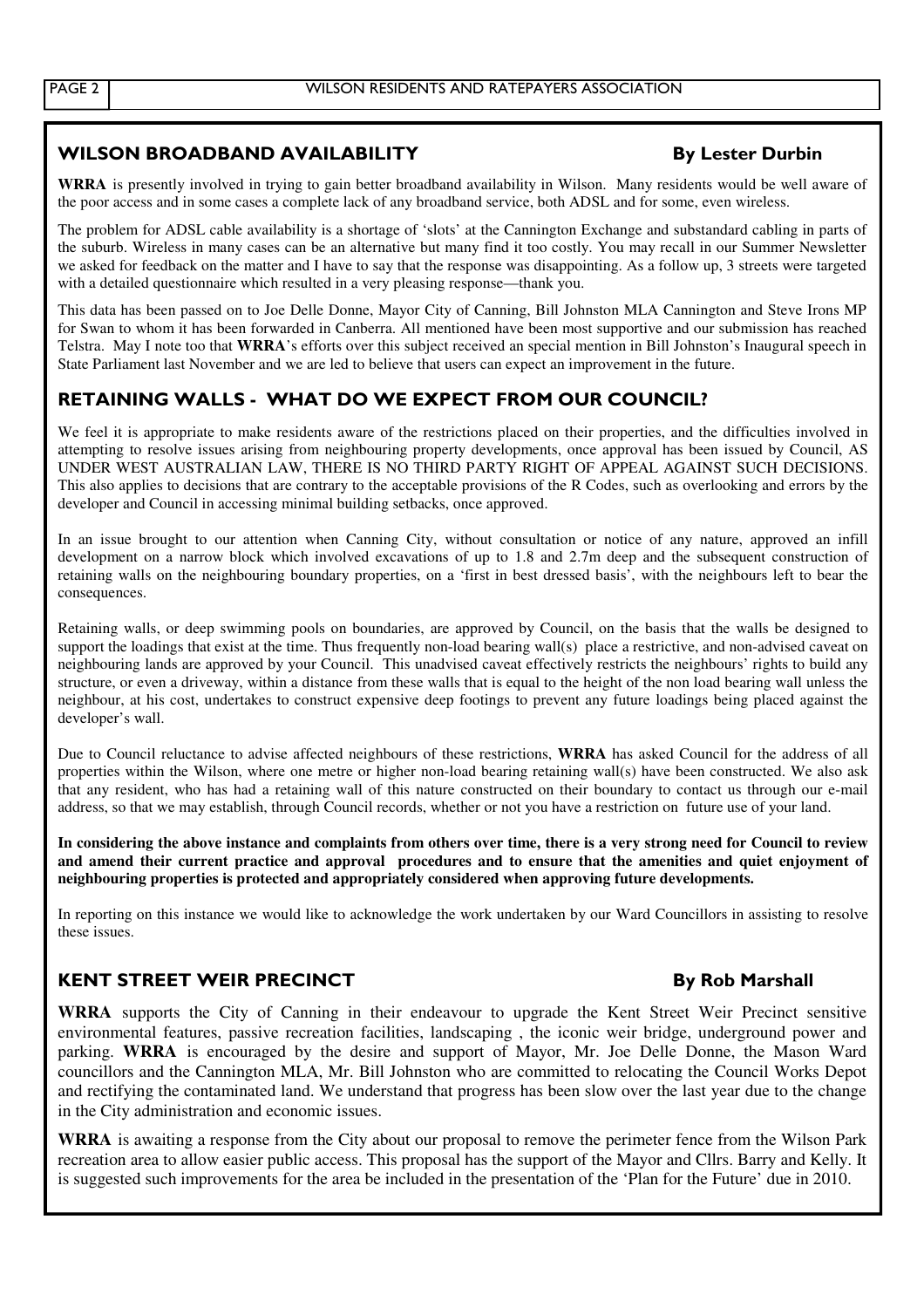### CANNING RIVER REGIONAL PARK - LAND ACQUISITION By Geoff Rees

During a recent conversation with the Manager, Property Management Services from W.A.P.C., Mr. Tim Hilliard, **WRRA** was advised that there had been no change in remaining five (5) privately owned holdings of Park lands since the date of the meeting in Parliament rooms of May 2008. This meeting was chaired by our MLA member of that time, Mr. Ben Wyatt, and attended by representatives from Christian Brothers, owners of the land at Castledare, DOLA, WAPC, and representatives from four Wilson Community groups.

The purpose of the meeting was to identify the long standing issues, which in the past have prevented the State from resumption / acquisition of the foreshore and wetlands abutting the Canning River at Castledare, and to encourage the owners to establish a proposal for which the relatively small section (2 to 3 hectares) of their useable land, can best be developed for the benefit of the Catholic Homes, the Church and local land users.

Bill Johnston, MLA Cannington and Mr. Vince Sinagra Christian Brothers Regional Coordinator, confirmed that further discussions will be held once concepts plans for development of a new age care facility has been received from Catholic Homes.

## RIVERTON BRIDGE KIOSK UPDATE By Susan Rogers

No doubt many Wilson residents are anxious to know what is happening with the development of this very popular site, including myself, so I recently joined the **WRRA** Committee to find out, and have been given the opportunity to report on the Riverton Bridge Kiosk building plan progress.

On Tuesday, 24 March, 2009, I attended the City of Canning Council Public Meeting and noted that Council had resolved to proceed with a revised scope and program to progress this development at a maximum cost of \$500,000.

The City of Canning, has since advised that an architect, Rob Anson, has been engaged and undertaken a review of the project. Mr. Anson's report confirms that a new kiosk building, situated on the current site imprint, could be undertaken within the revised budget costs for the project. It is understood that the Councillors will be presented with a report for review and consideration in the near future. At this stage it is unsure if a further public meeting will be held or whether the Council will proceed on the basis that total cost for the project falls within the \$500,000 limits set at the March 2009 Public meeting.

The anticipated timetable for the ongoing activities, which is subject to Council's decision for the project to proceed during June / July 2009, is for construction to commence January 2010 and be completed within 8-12 months.

Due to the spate of road accidents at this site in the past 12 months it is hoped that the scope of the final project will include the relocation of the kiosk car park entrance from Fern Road into Bridge Street and an upgrade to the bus parking facility.

# SURREY ROAD SALT MARSH PATH By Geoff Rees

Further to **WRRA**'s Summer Edition 2008, where in it was reported that the Department of Conservation and Environment (DEC) and the Canning City Council, were to undertake an environmental, native flora and weed study, around the southern end of the Surrey Road houses, DEC have now decided not to commit to this project until a clear consensus is reached by all stakeholders, that is the Park's Advisory Committee, Canning City Council and the Community, on the need to extend this path.

This is despite the fact that in July 2006, following a Community census undertaken in September 2005, DEC were to instigate a briefing note to the Conservation Commission WA for a walk way trail within the Park as depicted in the Parks Management Plan. The path envisaged would involving large sections of elevated board walk, from Watts Road around the southern end of Surrey Road will most likely be subject further public consultation.

Disappointment that the delays this project has experienced since then has been expressed by many Wilson residents, including our members. An extension of this section of the path as a walk trail presents residents and visitors, including Riverton Bridge Kiosk patrons, with the opportunity to have contact with nature in the unique landscape existing at this location. Mason Ward Councillors have indicated their support for this project which provides Wilson residents with access to the park.

## WILSON WEST UNDERGROUND POWER By Lester Durbin

**WRRA** understands that the City of Canning has approved the installation of Underground Power on an area known as Wilson West, being an area of approximately 1,000 properties, bounded by Manning Road, Leach Highway and Wendouree Road. **WRRA** has supported this project, from its inception, and has been active in attending meetings to gather information and lobbying for Pensioner Concessions on the costs, which has been agreed in principle by Council.

Our committee feels that when Underground Power is mooted for Wilson South and East (south of Leach Highway), it will receive a more favorable reception.